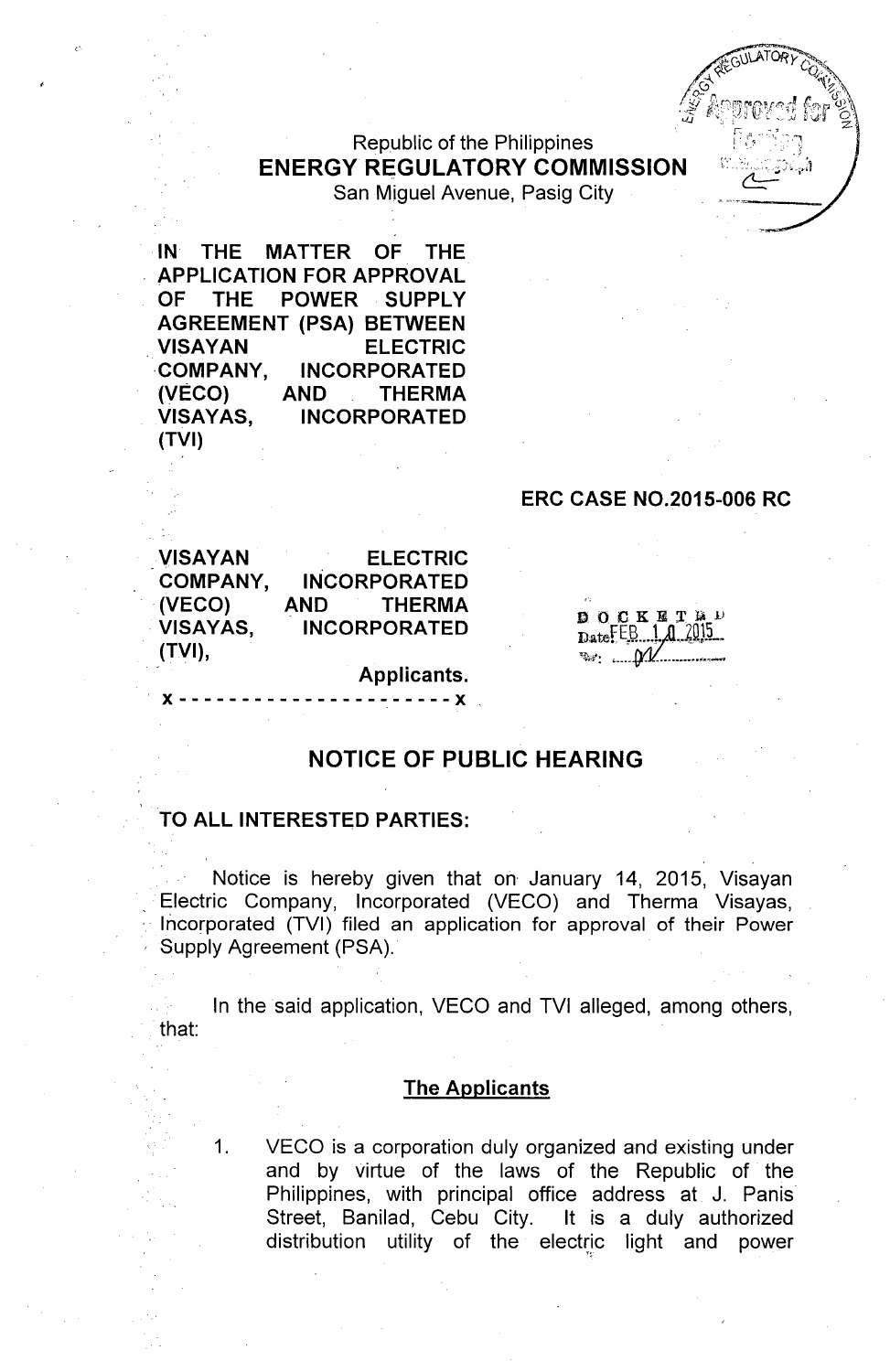.'

distribution service in the Municipalities of San Fernando, Minglanilla, Consolacion and Lilo-an and the Cities of Naga, Talisay, Cebu and Mandaue, all in the Province of Cebu, (Franchise Area) pursuant to its franchise under Republic Act No. 9339;

2. TVI is a generation company duly organized and existing under and by virtue of the laws of the Republic of the Philippines, with office address at Aboitiz Corporate Center, Gov. Cuenco Ave., Kasambangan Cebu City. It is joining VECO as co-applicant in this case in order to assist the latter in securing approval of the terms and conditions of the PSA entered into by and between them on September 1, 2014;

# **Statement of Facts**

- 3. VECO anticipates that by 2018, the demand of customers covered under its Franchise Area will grow to as much as 550 MW. This is from the projection that the growth of demand is rapidly rising at an average of five percent (5% ) or approximately 50 MW per year;
- 4. This stems from the forecasted hike in the number of household customers, the expansion of existing businesses in the covered Franchise Area and entry of new industrial customers;
- 5. With the imminent expiration of several PSAs presently supplying the electricity requirements in the Franchise Area, VECO will be left with a deficiency in its generation requirements, to the detriment of its customers;
- 6. Considering the foregoing, VECO, exercising due diligence and foresight, to cover the rising demand, has been evaluating its supply options in the near future. In its selection process, it took into account the supply availability, price and capability to match its load requirements. In so doing, it entered into negotiations with TVI which is currently constructing a 2 x 150 MW (net) circulating fluidized bed (CFB) coal-fired plant in Sitio Looc, Barangay Bato, Toledo City, Cebu (the Plant) which is expected to come online in 2017;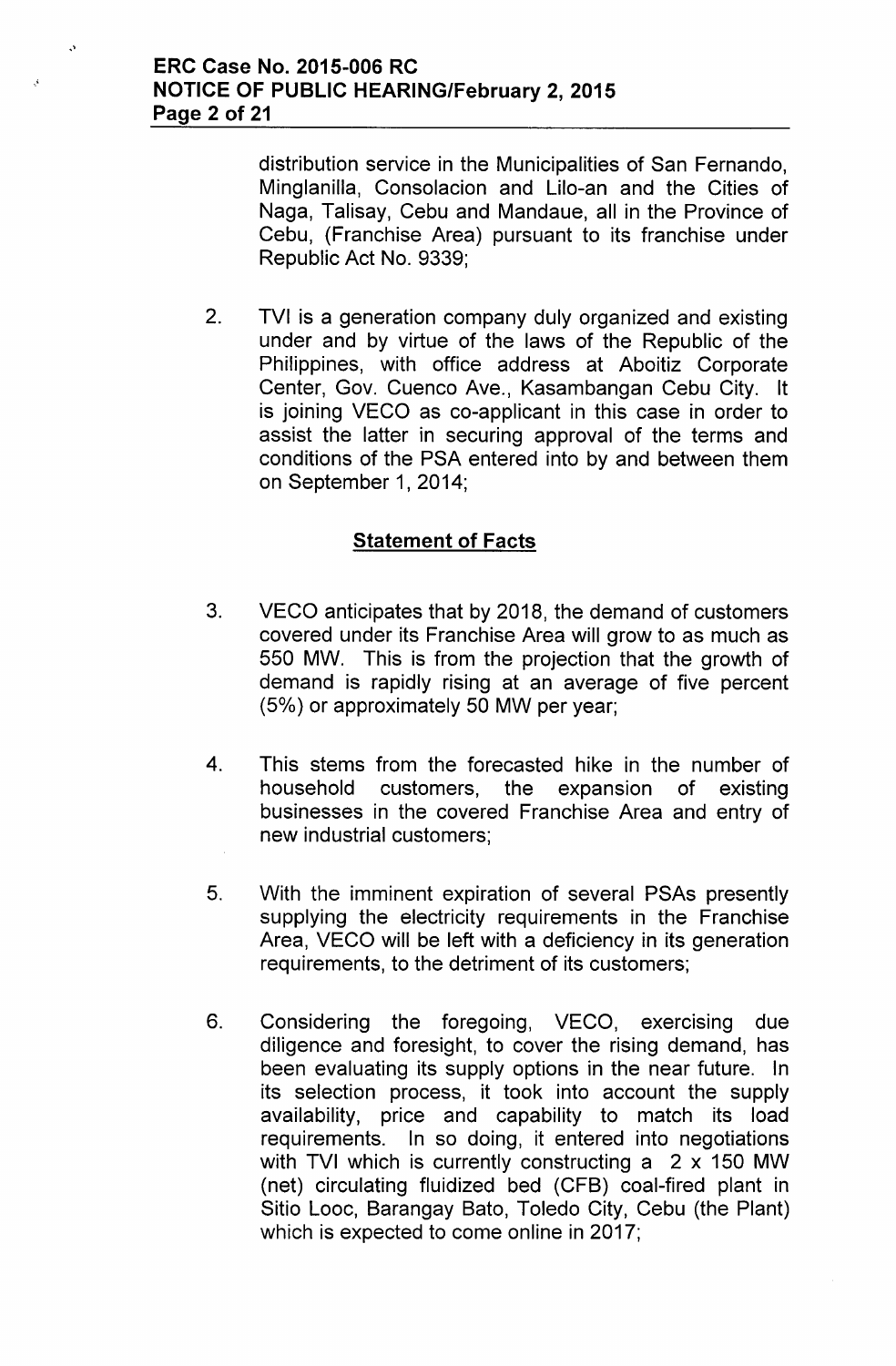# ERC Case No. 2015-006 RC NOTICE OF PUBLIC HEARING/February 2, 2015 Page 3 of 21

 $\rightarrow$ 

- 7. On September 1, 2014, negotiations between them culminated into the execution of the PSA for the supply of 150 MW for a period of fifteen (15) years. VECO took into account the size, term and cost of the capacity offered by TVI such that it is ensured of the security, reliability and affordability of the supply of its electricity requirements during the term of the PSA;
- 8. Currently, VECO has faced some difficulty meeting the supply deficit expected to result very soon (on December 25, 2014) from the expiration of its Contract for Supply of Electric Energy (CSEE) with the National Power Corporation. It has had to solicit from, and negotiate with, multiple suppliers, including from Luzon, if only to address the supply following December 25, 2014. However, notwithstanding that it has entered into several contracts with suppliers for the gap resulting from the expiration of the CSEE, these contracts do not address the capacity needed before 2018 when demand in the Franchise Area is expected to have grown. Hence, by entering into the PSA as early as now, it ensures that the electricity requirements of the Franchise Area are timely met by the end of 2017;

# Terms of the PSA

- 9. Salient Terms. The PSA contains the following salient terms and conditions:
	- 9.1. Term. The PSA has a term commencing from the date of its execution until fifteen (15) years after Operations Effective Date which is the date when the obligation of TVI to deliver, and VECO to receive, Contract Capacity and Contract Energy, shall commence, provided, that, the following conditions are satisfied: a) Commercial Operations Date of Unit 1 of the Plant has occurred; b) receipt by TVI of VECO's Security Deposit; c) receipt by TVI of the final approval of the PSA no later than one (1) year after Effective Date; d) receipt by TVI of the full payment of the Commissioning Energy Charge due from VECO as of date of the latter's receipt of the Commercial Operations Date Notice;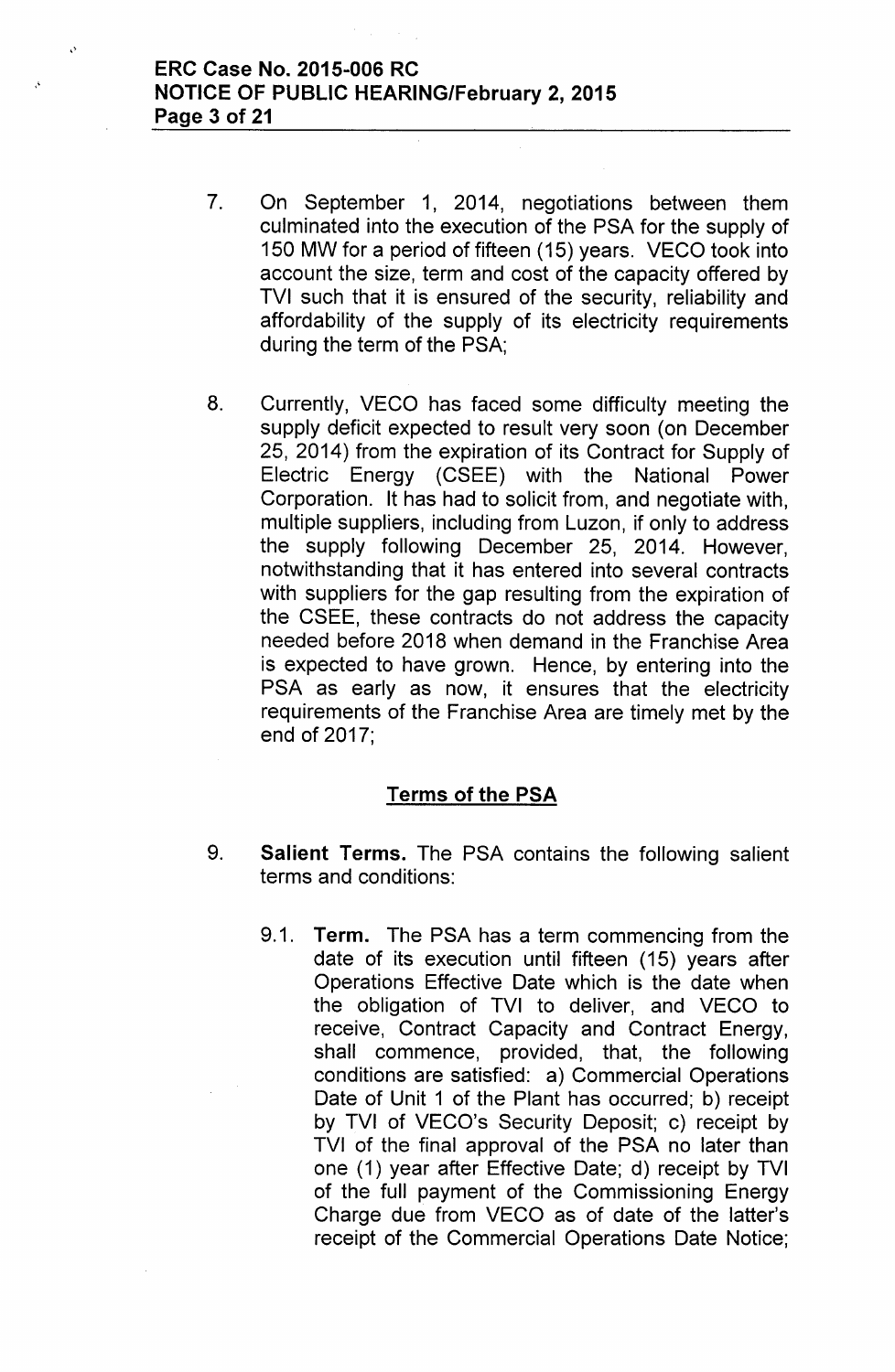e) receipt by TVI of a copy of the Market Participation Agreement between VECO and the Philippine Electricity Market Corporation (PEMC); and f) the representations and warranties of VECO shall be true and correct in all material respects as of the Operations Effective Date;<sup>1</sup>

- 9.2. **Contract Capacity/Energy.** The energy contracted by VECO under the PSA is equivalent to the energy associated with the Contract Capacity of 150 MW, as set out in the Contract Energy Schedule of the PSA. TVI shall deliver, and VECO shall receive, Contract Energy at the Metering Point which shall be the high-voltage side of the transformer at the Plant.<sup>2</sup> The ESA provides that during Scheduled and Unscheduled Outages within the Outage Allowance, TVI will not be required to supply replacement capacity and energy. In such scenario, VECO, at its own cost, shall source the replacement capacity and energy from other sources, which may include the Wholesale Electricity Spot Market (WESM). On the other hand, during planned and unplanned outages beyond the allowance, TVI is responsible for providing replacement power at contract rate. Further, in case of Force Majeure affecting TVI, it shall be VECO's obligation to source the replacement capacity and energy from other sources, at no cost to TVI;
- 9.3. **Adjustments to Contract Capacity/Energy.** VECO may request an increase in the Contract Capacity and/or Contract Energy in respect of a Billing Period by written notice at least thirty (30) days before the intended date of effectivity and subject to TVI's acceptance or refusal. In case of approval, the additional Contract Capacity and/or Contract Energy shall be paid by VECO at the Contract Price, provided, that, the increase in the Contract Capacity and/or the Contract Energy shall not be effective until VECO posts an additional Security Deposit;

<sup>&</sup>lt;sup>1</sup> Article 5.2, PSA

<sup>&</sup>lt;sup>2</sup> Article 7.3, PSA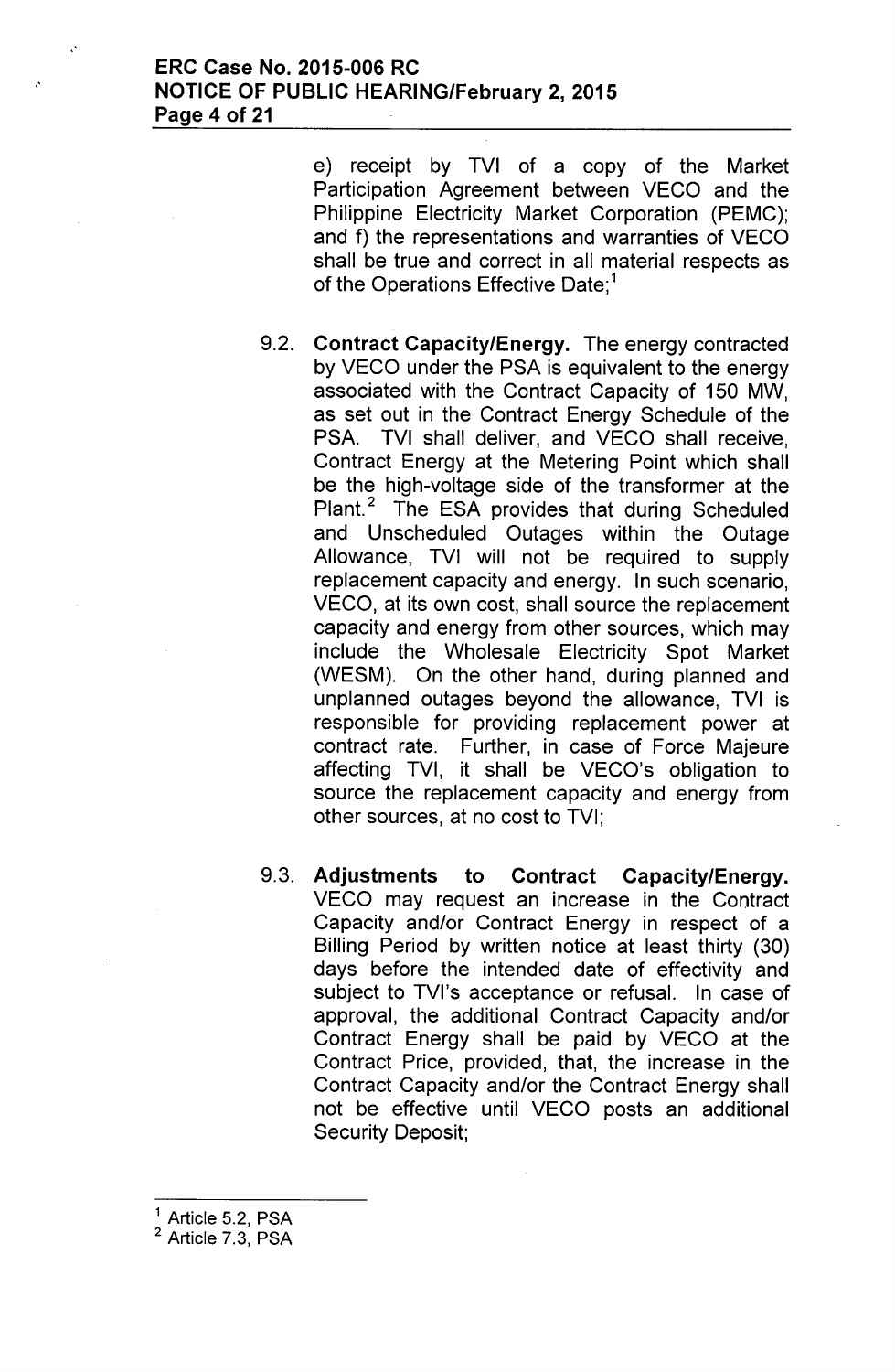Any proposed adjustments (increase/decrease) to the Contract Capacity and/or' Contract Energy which is intended to apply to the succeeding contract year shall be sent by VECO in writing to TVI no later than sixty (60) days prior to each anniversary of the Operations Effective Date, subject to TVl's approval and to the payment of Contract Price. Notwithstanding, at any time during the Contract Period, VECO may also send a written request to TVI to increase the Contract Capacity and/or Contract Energy, no later than six (6) months prior to the effectivity of the proposed increase, subject to TVl's approval and to the payment of Contract Price;

A decrease in the Contract Capacity shall cause VECO to compensate TVI in the amount of the Buy-Out Charge, computed as follows:

BOC  
=
$$
\sum_{r=1}^{RCP} \left[ \frac{\left( \left\{ CRF * \left[ (0.475) + (0.525 * \frac{FX_{\text{crf}}}{FX_0}) \right] \right\} + \left\{ iCRF * \left[ (0.61) + (0.39 * \frac{FX_{\text{icrf}}}{FX_0}) \right] \right\} \right) * (CC - RCC)}{\left( 1 + \frac{875\%}{12} \right)^r} \right]
$$

Where:

- $CC =$  = Contract Capacity in kW, as indicated in Table 1 of Schedule 7.1 of the PSA
- $RCC = Reduced contract capacity in kW$
- ICRF = Interconnection Capital Recovery Fee in PhP/kW-month, as indicated in Table 1 of this Schedule, if Customer is liable to pay ICRF<sub>month</sub> in accordance with Schedule 3.1(b) (General Conditions), item Sa, during the affected buy-out period; otherwise, PhPO/kW-month
- $RCP =$  Number of Billing Periods in the remaining Contract Period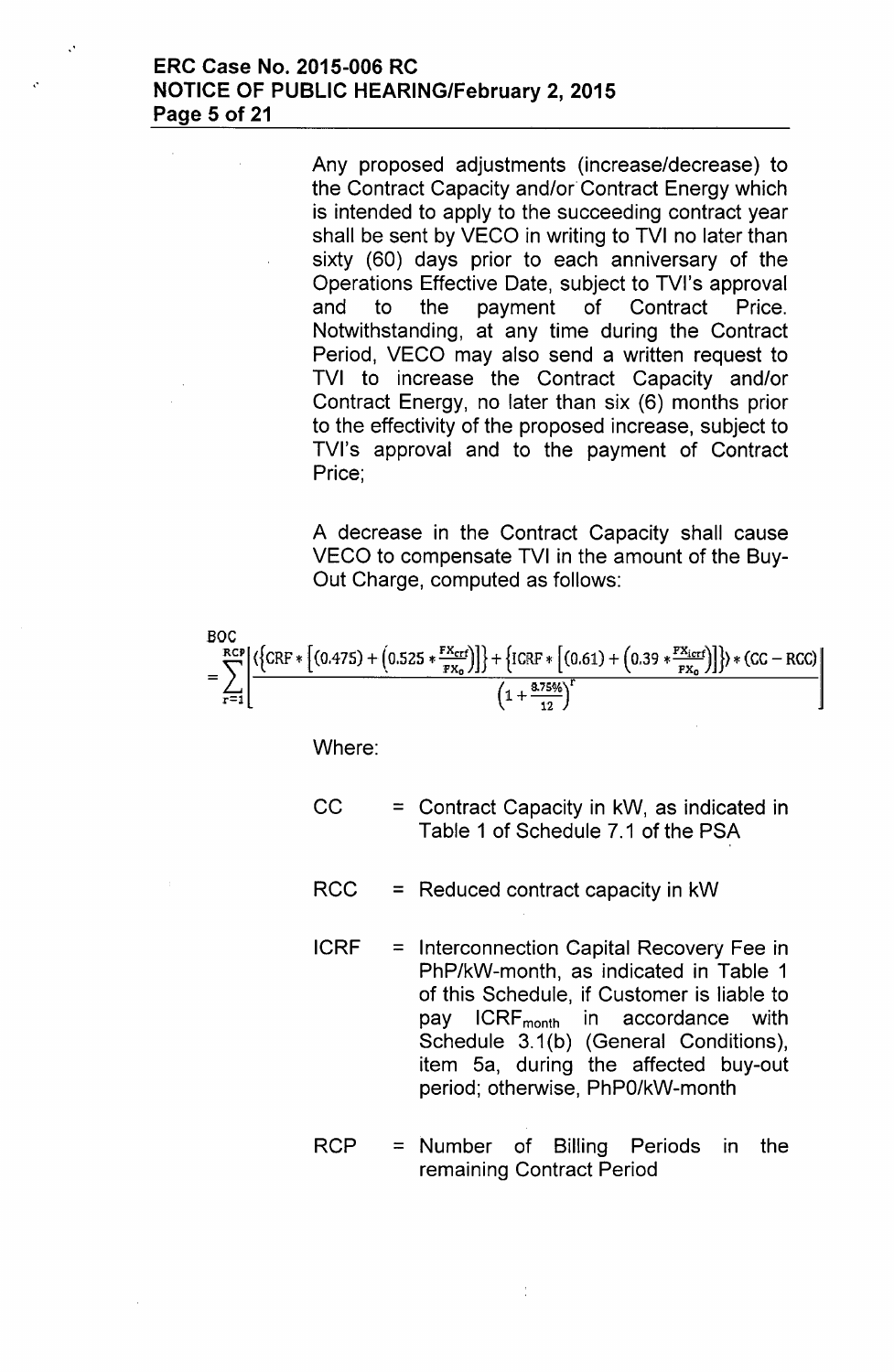# ERC Case No. 2015-006 RC NOTICE OF PUBLIC HEARING/February 2, 2015 Page 6 of 21

- $FX<sub>o</sub>$  = Base PhP/USD exchange rate, as indicated in Table of Schedule 7.1 of the **PSA**
- $FX_{\text{crf}}$  = the weighted average PhP/USD exchange rate computed based on the actual cost of securing USD for each payment of dollar-denominated sums due under the relevant Engineering, Procurement and Construction (EPC) **Contract**
- $FX_{\text{icrf}}$  = the weighted average PhP/USD exchange rate computed based on the actual cost of securing USD for each payment of dollar-denominated sums due under the relevant EPC Contract
- 9.4. Stages of Supply. TVI shall supply power to VECO in various stages, as follows:
	- 9.4.1. Pre-Commercial Operations Date of Unit 1 of the Plant. VECO shall purchase the proportionate net electrical output of Unit 1 of the Plant, subject to the payment of Commissioning Energy Charge as provided in Schedule 7.1 of the PSA; and
	- 9.4.2. Upon Commercial Operations Date of Unit 1 of the Plant. TVI shall supply and deliver Contract Capacity and Contract Energy (whether from the capacity of the Power Plant or the power plants owned or operated by any of its affiliates, WESM, if any, or any other supplier) to VECO during the Billing Periods covered by the PSA;
- 9.5. Share in Minimum Load Requirement. In all intervals, VECO shall nominate no less than the Share in Minimum Load Requirement of 60 MW, subject to the conditions under the PSA in case the aggregate nominated energy of all customers of TVI is less than the Minimum Load Requirement due to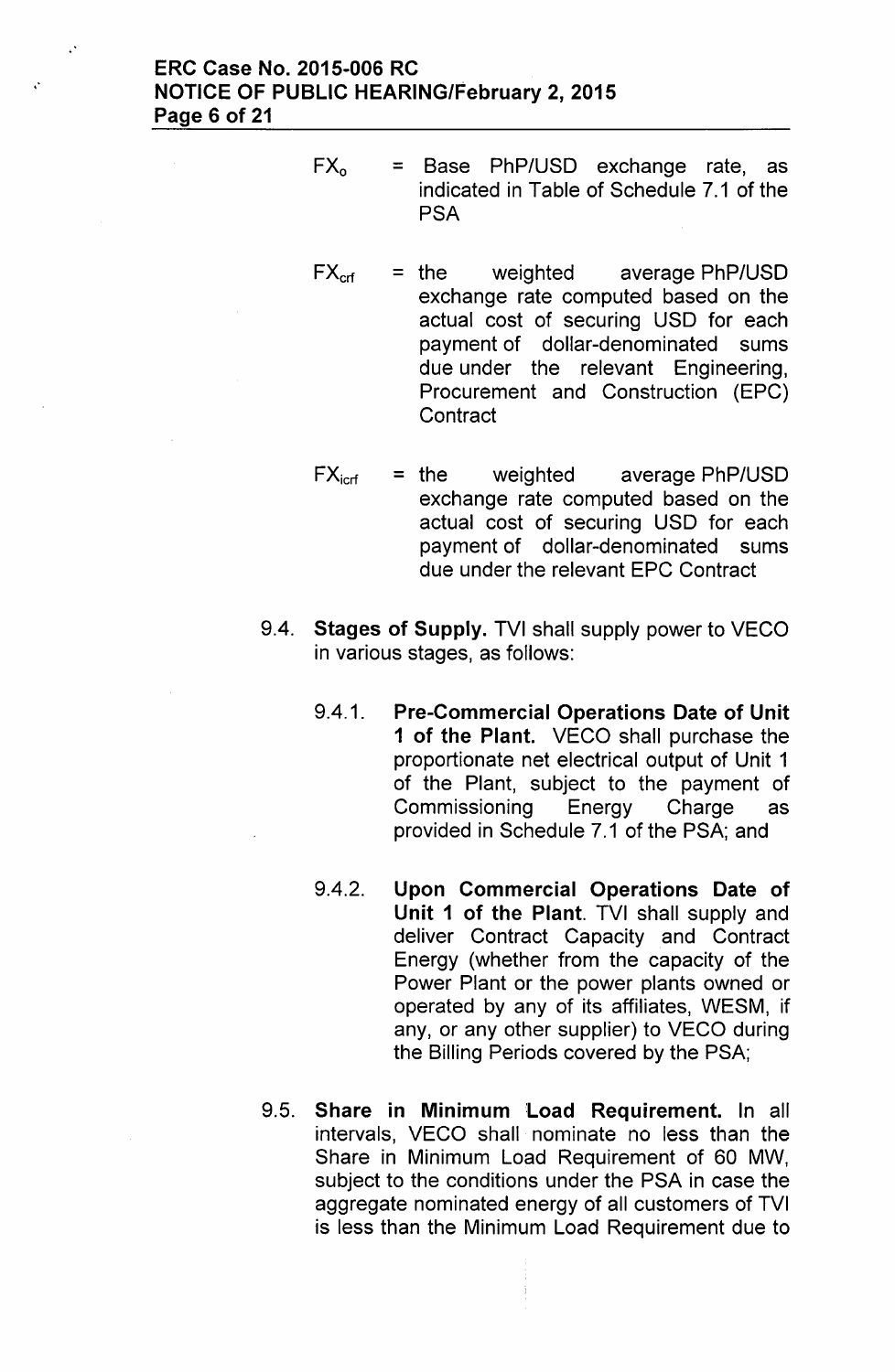$\ddot{\phantom{a}}$ 

Force Majeure event affecting one or more customers;

9.6. Contract Price. VECO shall pay the Contract Price which consists of variable and fixed charges, subject to annual adjustments. The Contract Price shall depend on whether the power is delivered before Commercial Operations Date or from Commercial Operations Date of Unit 1 of the Plant. The formula for computing these Monthly Electricity Fees are computed under the PSA based on the following:

# A. Beginning on Commercial Operation Date

Monthly Electricity Fees = Fixed Fees $_{\text{month}}$  + Variable Fees $_{\text{month}}$  + Start up Charges + Taxes and Other Charges

All computations on payments to Supplier shall not be rounded off, except for the final PhP amount, which shall be rounded off to the nearest Philippine centavo. The Monthly Electricity Fees shall be subject to the applicable value-added tax (VAT);

Fixed Fees $_{\text{month}}$  = CRF $_{\text{month}}$  + FOM $_{\text{month}}$ 

### Variable Fees $_{\text{month}}$  = VOM $_{\text{month}}$  + Fuel $_{\text{month}}$

# a. CRF<sub>month</sub>

The Customer shall pay the Supplier the Monthly Capital Recovery Fee  $(CRF_{month})$  for the current Billing Period in accordance with the following formula:

$$
CRF_{\text{month}} = CRF * \left[ (0.475) + (0.525 * \frac{FX_{\text{erf}}}{FX_{\text{o}}}) \right] * CC * Adj
$$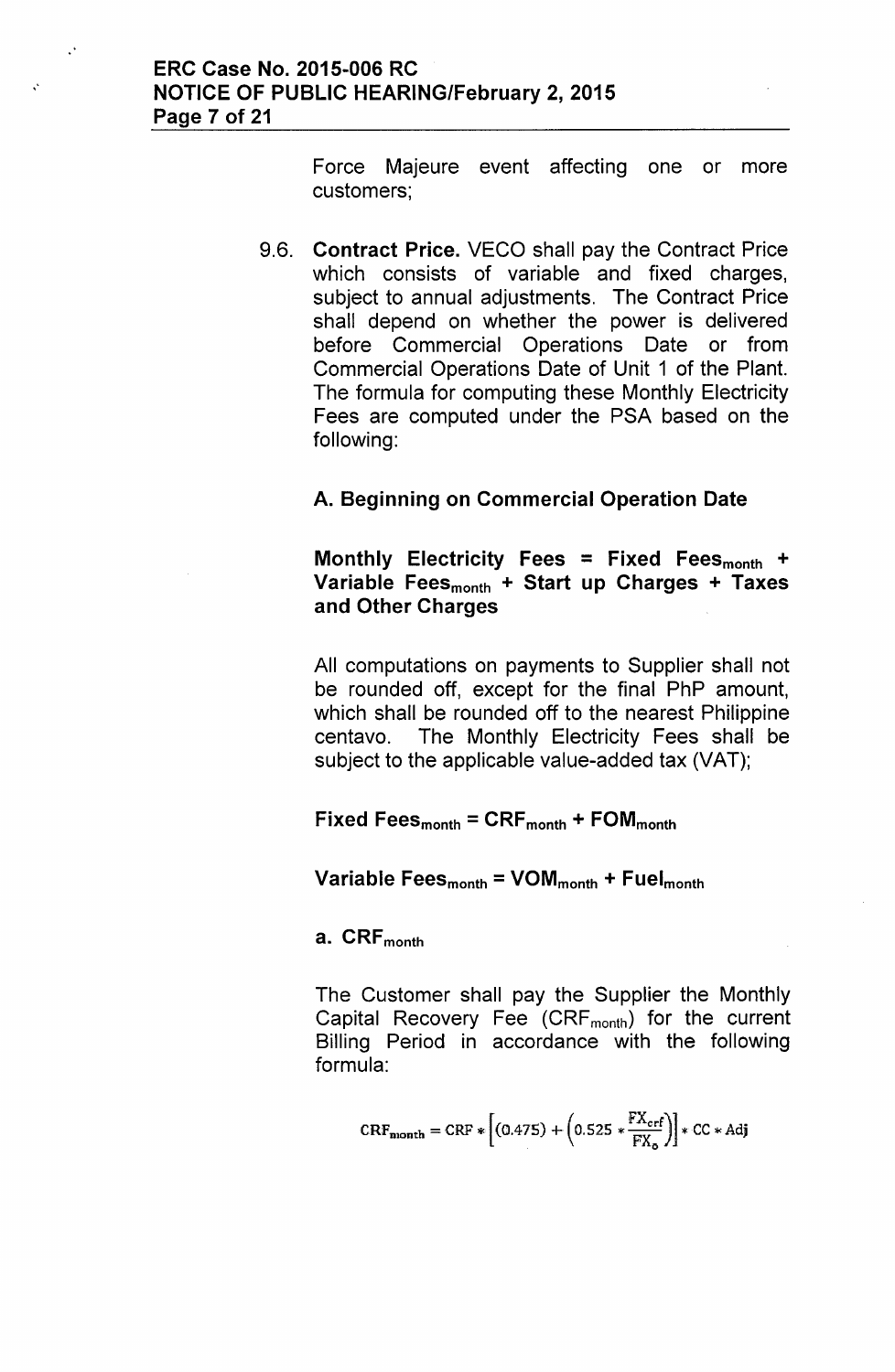# ERC Case No. 2015-006 RC NOTICE OF PUBLIC HEARING/February 2, 2015 Page 8 of 21

Where:

"

- $CC =$  = Contract Capacity in kW, as indicated in Table 1 of Schedule 7.1 of the PSA
- CRF = Capital Recovery Fee in PhP/kW-month, as indicated in Table 1 of Schedule 7.1 of the PSA

Adj = Force Majeure adjustment with the following formula:\n\n
$$
\begin{bmatrix}\n 1 & 0 & 0 \\
0 & 1 & 0 \\
0 & 0 & 0\n \end{bmatrix}
$$

$$
Adj = \frac{(no. of hours during the current Billing Period) - FM}{(no. of hours during the current Billing Period)}
$$

Where:

- FM = Number of hours of Force Majeure event during the current Billing Period
- $FX_0$  = Base PhP/USD exchange rate, as indicated in Table 1 of Schedule 7.1 of the PSA
- $FX_{\text{crf}}$  = Weighted average PhP/USD exchange rate computed based on the actual cost of securing USD for each payment of dollar-denominated sums due under the relevant EPC Contract

### $b.$  FOM $_{\text{month}}$

The Customer shall pay the Supplier the Monthly Fixed Operations and Maintenance Fees (FOM<sub>month</sub>) for the current Billing Period in accordance with the following formula:

$$
\text{FOM}_{\text{month}} = \left[ \left( 0.25 * \text{FOM} * \text{CC} * \frac{\text{USCPI}_{\text{m}}}{\text{USCPI}_{\text{o}}} * \frac{\text{FX}_{\text{m}}}{\text{FX}_{\text{o}}} \right) + \left( 0.75 * \text{FOM} * \text{CC} * \frac{\text{RPCPI}_{\text{m}}}{\text{RPCPI}_{\text{o}}} \right) \right] * \text{Adj}
$$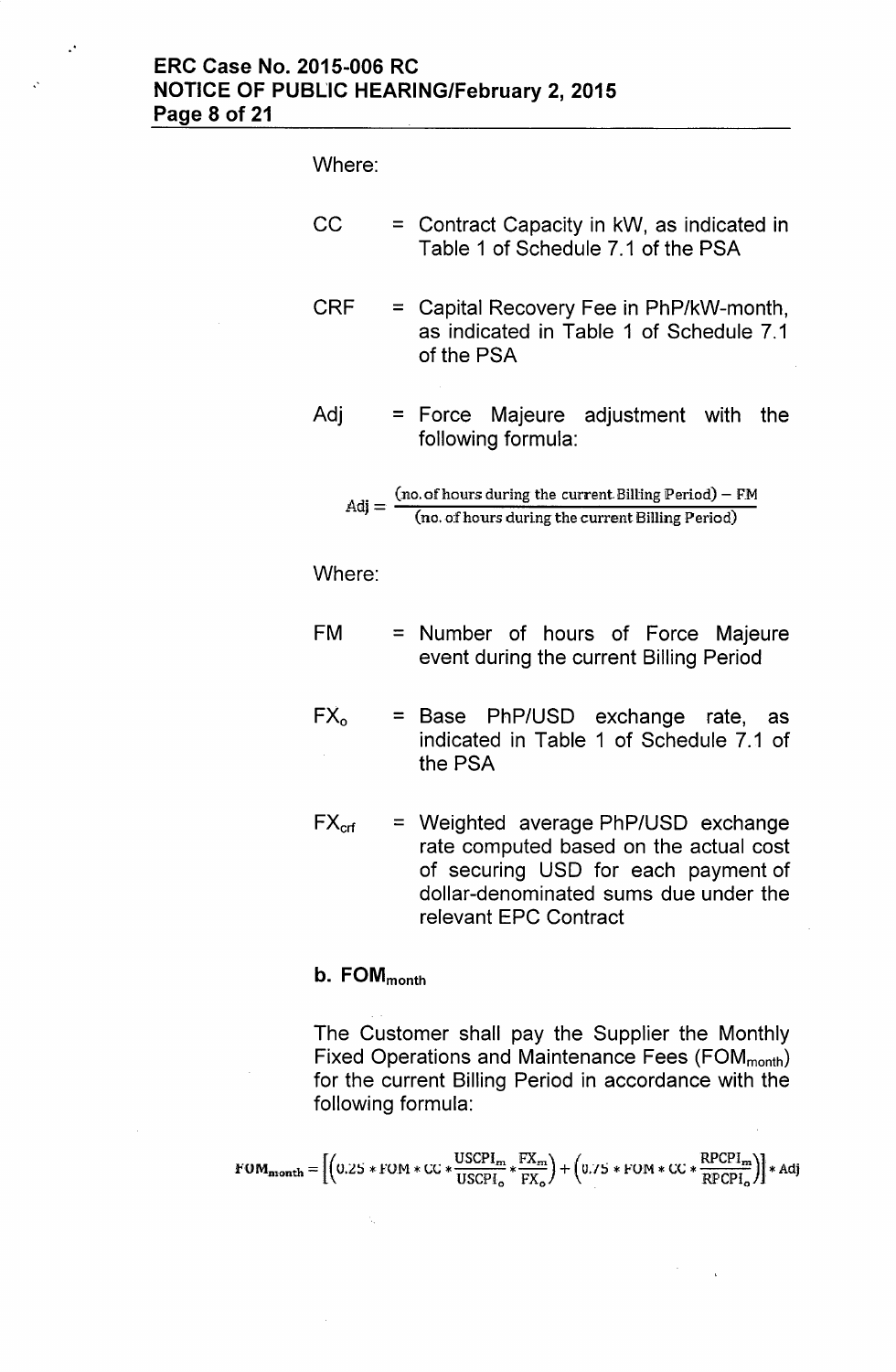# **ERC Case No. 2015-006 RC NOTICE OF PUBLIC HEARING/February 2, 2015 Page 9 of 21**

Where:

- $CC = As previously defined$
- FOM = Fixed Operations and Maintenance Fee in PhP/kW-month, as indicated in Table 1 of this Schedule
- $FX<sub>o</sub>$  = As previously defined
- $USCH<sub>o</sub> = Base United States (US) Consumer$ Price Index (CPI) - All Items (1982-84=100), as indicated in Table 1 of this **Schedule**
- $RPCPI<sub>o</sub> = Base Philippe CPI for All Income$ Households in the Philippines  $-$  All Items (2006=100), as indicated in Table 1 of this Schedule
- $FX_m$  = Average PhP/USD exchange rate of the last three (3) calendar months prior to Billing Period for which the Invoice is being prepared, as published in the Bangko Sentral ng Pilipinas (BSP) website
- $USCPI_m = US CPI All items (1982-84=100)$ published, as of the current Billing Period for which the Invoice is being prepared
- $RPCPI_m =$  Philippine CPI for All Income Households in the Philippines  $-$  All Items (2006=100) published as of the current Billing Period for which the Invoice is being prepared
- $Adj = As previously defined$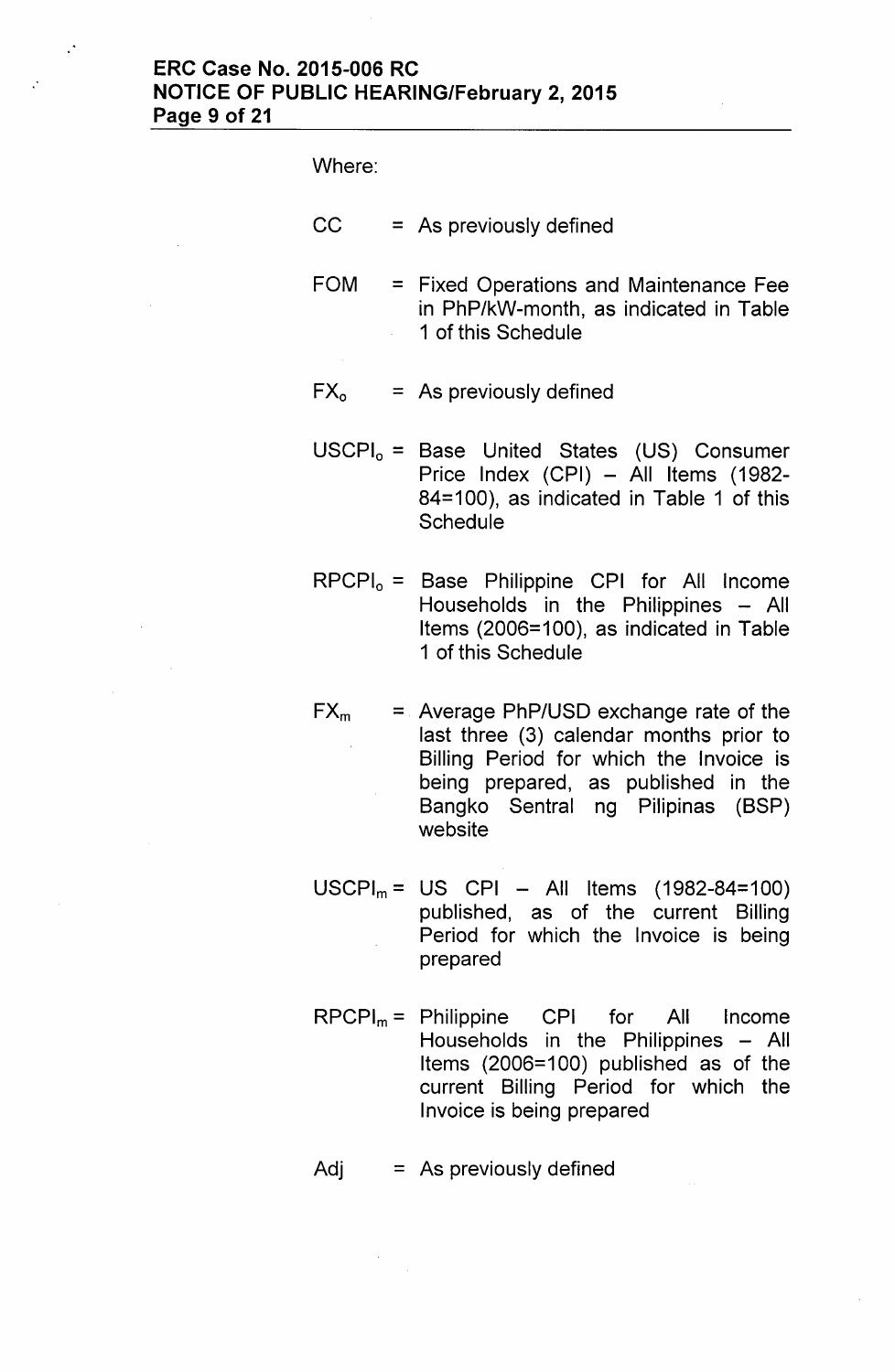$\mathcal{L}^{\bullet}$ 

# c. VOM<sub>month</sub>

The Customer shall pay the Supplier the Monthly Variable Operations and Maintenance Fees (VOMmonth) for the current Billing Period in accordance with the following formula:

$$
\text{VOM}_{\text{month}} = \left[\left(0.25*\text{VOM}*\frac{\text{USCPI}_{\text{m}}}{\text{USCPI}_{\text{o}}}*\frac{\text{FX}_{\text{m}}}{\text{FX}_{\text{o}}}\right) + \left(0.75*\text{VOM}*\frac{\text{RPCPI}_{\text{m}}}{\text{RPCPI}_{\text{o}}}\right)\right]*\text{TED}
$$

Where:

- VOM = Variable Operations and Maintenance Fee in PhP/kWh, as indicated in Table 1 of this Schedule
- $FX_0 = As$  previously defined
- $USCPI<sub>o</sub> = As previously defined$
- $RPCPI_0 = A$ s previously defined
- $FX_m$  = As previously defined
- $USCPI_m = As$  previously defined
- $RPCPI_m =$  As previously defined
- TED = Total Energy Delivered to the Customer by the Supplier in kWh during the current Billing Period

#### d. Fuel<sub>month</sub>

The Customer shall pay the Supplier the Monthly Fuel Fees (Fuel<sub>month</sub>) for the current Billing Period in accordance with the following formula:

$$
\mathbf{Fuel}_{\text{month}} = \left\{ \left[ \frac{\text{(Fuel Costs + Freight Costs)}}{1,000} \right] * \text{CR} * \text{FX}_{\text{rn}} \right\} * \text{TED}
$$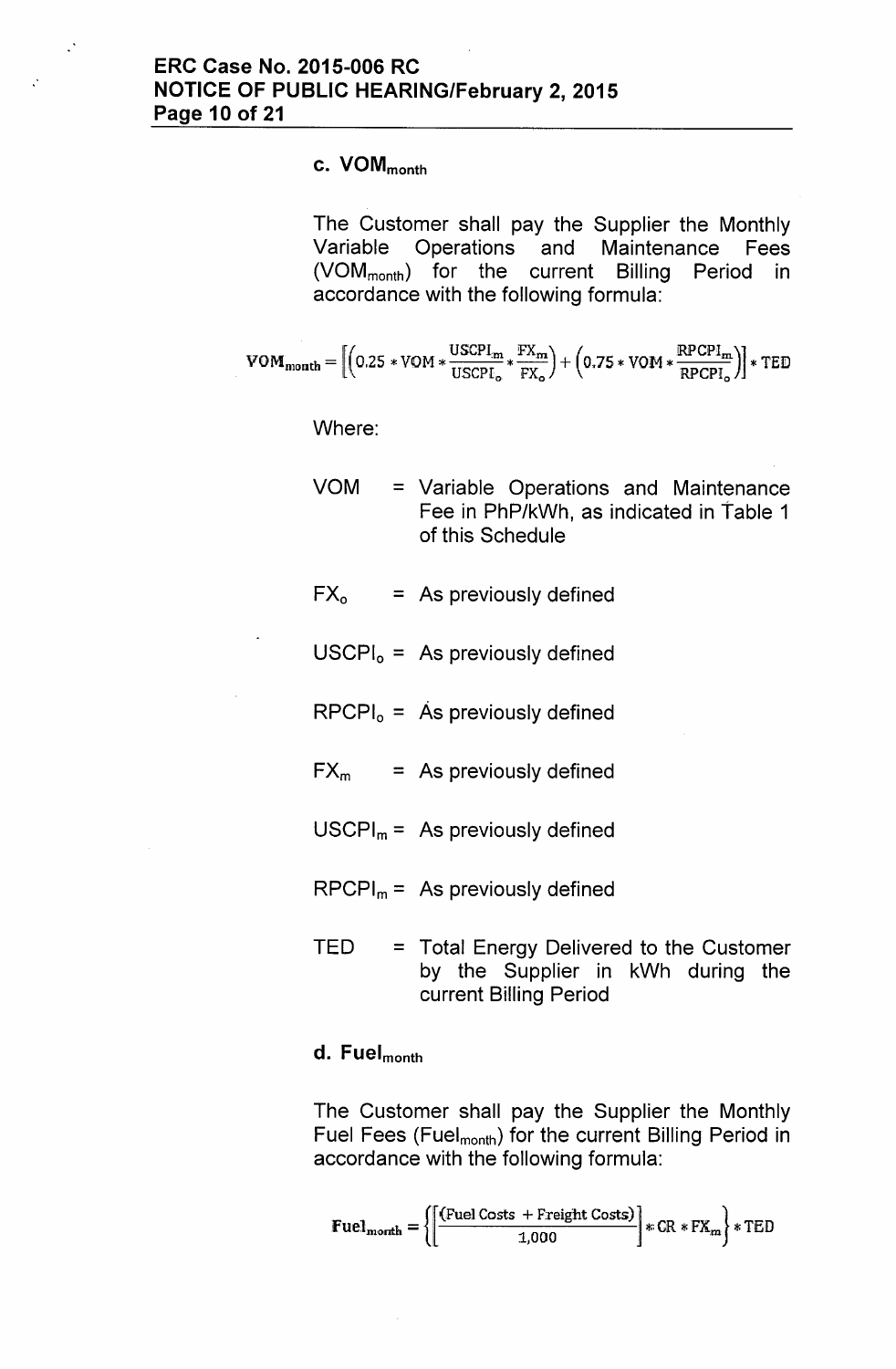# **ERC Case No. 2015-006 RC NOTICE OF PUBLIC HEARING/February 2, 2015 Page 11 of 21**

Where:

Fuel Costs  $= N_M$  $*$   $\overline{AUV}$ 6,300 kcal/kg

**ACV** 

= Average calorific value, higher heating value, of coal in kcal/kg used in the current Billing Period

Freight Costs = Actual transport costs in USD/MT which include but not limited to port charges, fuel, insurance, wharfage fees, demurrage, excise tax, handling, customs brokerage fees, customs duties, stevedores and arrastre costs, tuggage costs, survey fee, towage, pilotage, light dues, mooring and unmooring, berthing and deberthing, and tonnage dues and sundries on the coal used during the current Billing Period. Freight costs shall include all other existing and future taxes, fees, imposts and other charges that may be imposed on the transport of coal

 $FX_m$  = As previously defined

 $N_m$  = Average Newcastle Index (USD/MT) of the last three (3) calendar months prior to the Billing Period for which the Invoice is being prepared, as posted by globalCOAL on the website [www.globalcoal.com](http://www.globalcoal.com) or its successor or, if globalCOAL ceases to report the Newcastle Index, an agreed upon replacement source that reports the Newcastle Index shall be adopted by the Parties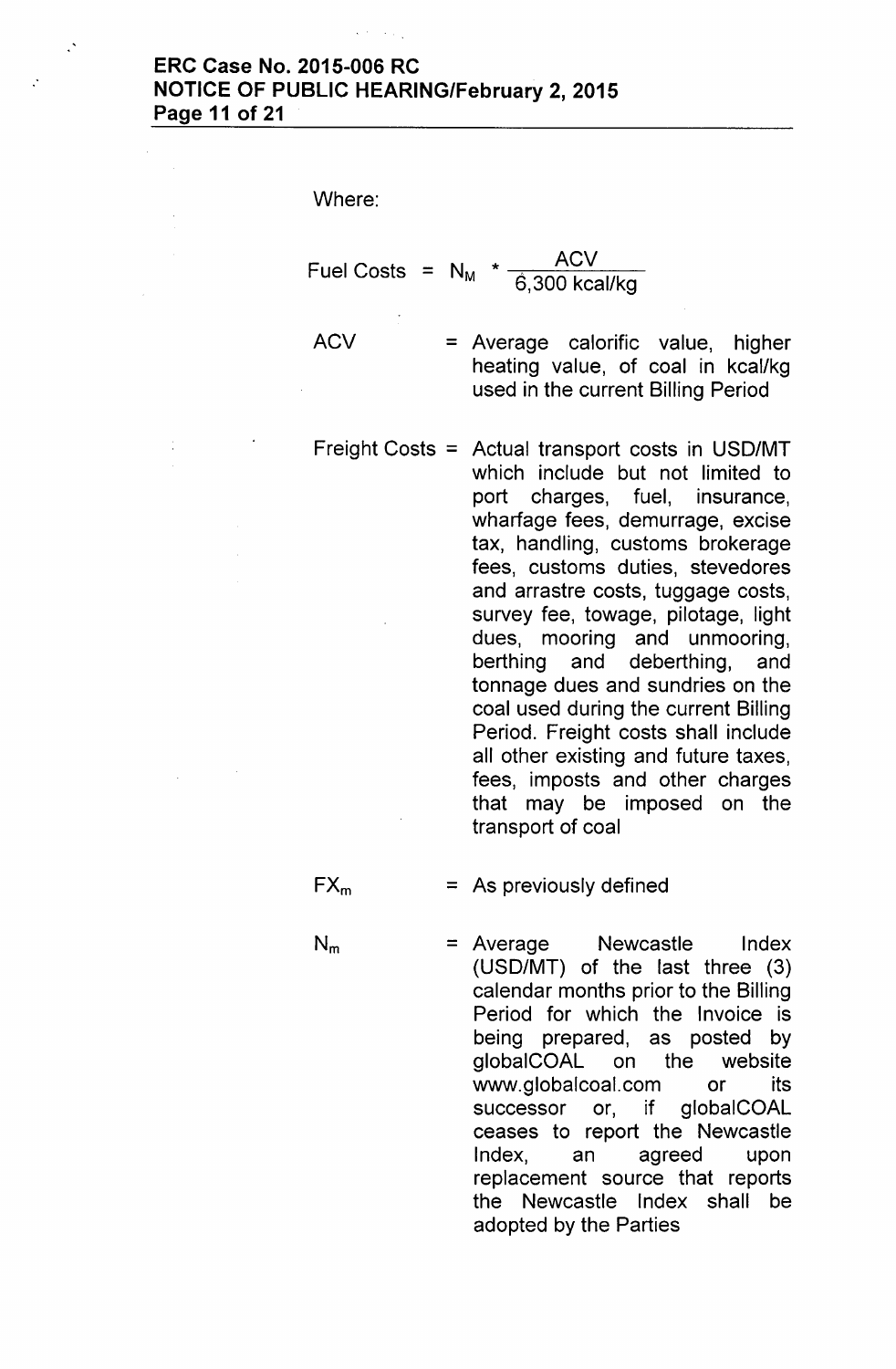# ERC Case No. 2015-006 RC NOTICE OF PUBLIC HEARING/February 2, 2015 Page 12 of 21

 $\mathcal{L}^{\mathbf{A}}$ 

CR = Consumption rate at 0.7 kg/kWh, escalated at one percent (1%) annually

 $TED = As previously defined$ 

### e. Start up Charges

The cost for starting up each unit of the Power Plant after a period of shutdown due to Scheduled or Unscheduled Outages attributable to the Supplier shall be for the account of the Supplier. On the other hand, the costs for each start up of a unit of the Power Plant after a period of shutdown due to any other reason shall be for the account of the Customer and shall be charged in accordance with the following formula:

Cold Start up *(where plant downtime is beyond 8 hours)*

#### Unit 1

ce Start up Charges = 143,500 liters  $*$  DO<sub>m</sub> $*$  $\frac{C}{TCC}$ 

#### Unit 2

ce Start up Charges = 143,500 liters  $*$  DO<sub>m</sub>  $*$  $\frac{300}{T}$ 

Warm Start up *(where plant start up occurs after* less *than* 8 *hours* of *downtime)*

#### Unit 1

**CC** Start up Charges = 107,600 liters  $*D0_m * \frac{30}{TCC}$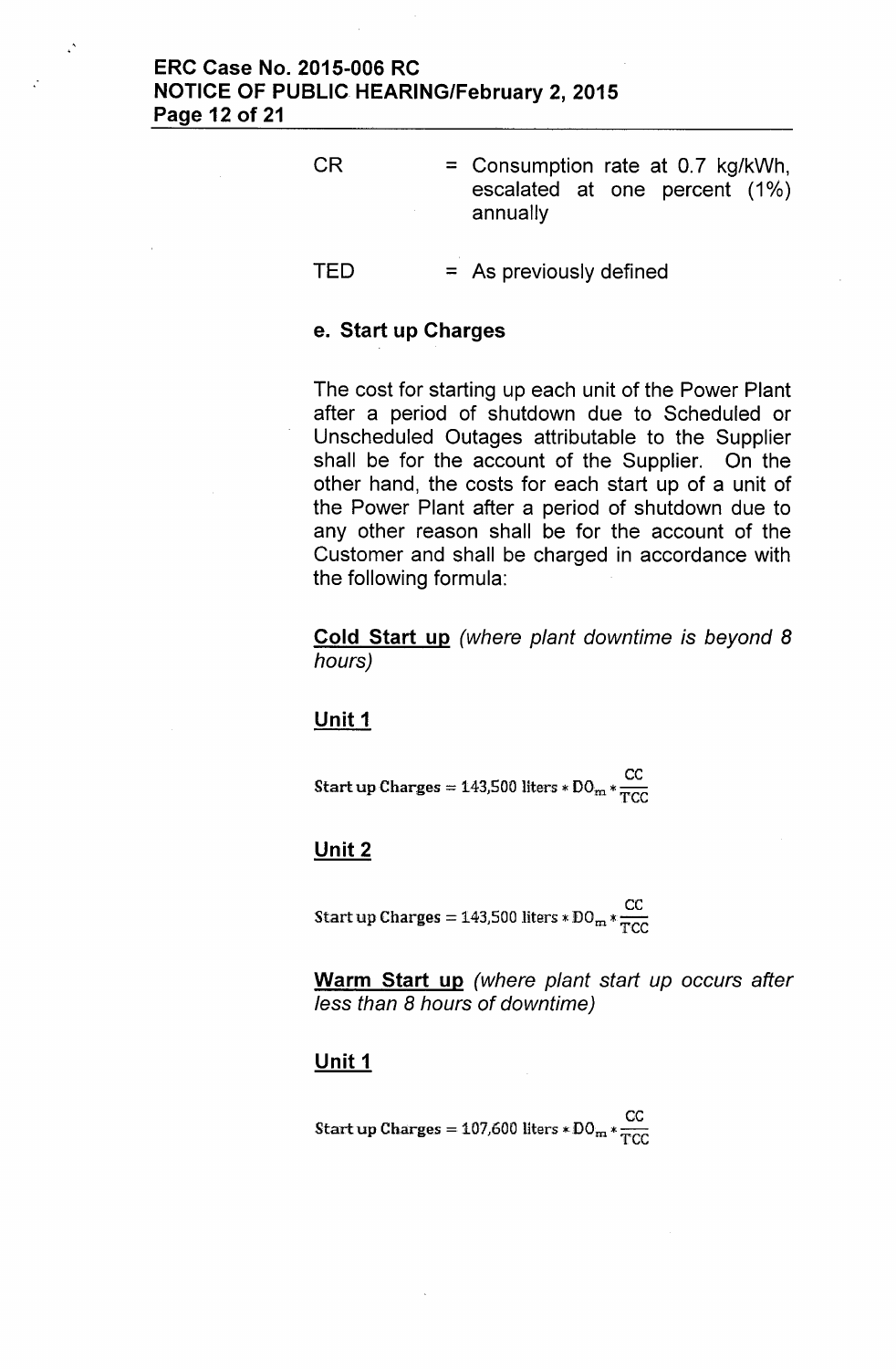### Unit 2

 $\mathcal{L}$ 

ce **Start up Charges = 107,600 liters \* DO<sub>m</sub> \***  $\frac{00}{\text{TCC}}$ 

Hot Start up *(where plant start up occurs after* less *than* 2 *hours* of *downtime)*

### Unit 1

Start up Charges: = 71,800 liters \* DO<sub>m</sub> \*  $\frac{CC}{TCC}$ 

### Unit 2

Start up Charges: = 71,800 liters \* DO<sub>m</sub> \*  $\frac{CC}{TCC}$ 

Where:

 $TED = As previously defined$ 

 $DO<sub>m</sub>$  = Actual price of diesel oil in PhP/liter, as billed by the supplier of diesel oil applicable for the Billing Period for which the Invoice is being prepared

 $CC = As previously defined$ 

 $TCC = Total contracted capacity in kW of$ the Supplier

In the event that revisions are made on the above indices, including any shift made in the base year and other adjustments to such index made by the relevant authorized entity, its successor-in-interest, there shall be a corresponding change in the base index such that the use of the revised index will yield the equivalent values as the use of the original base index;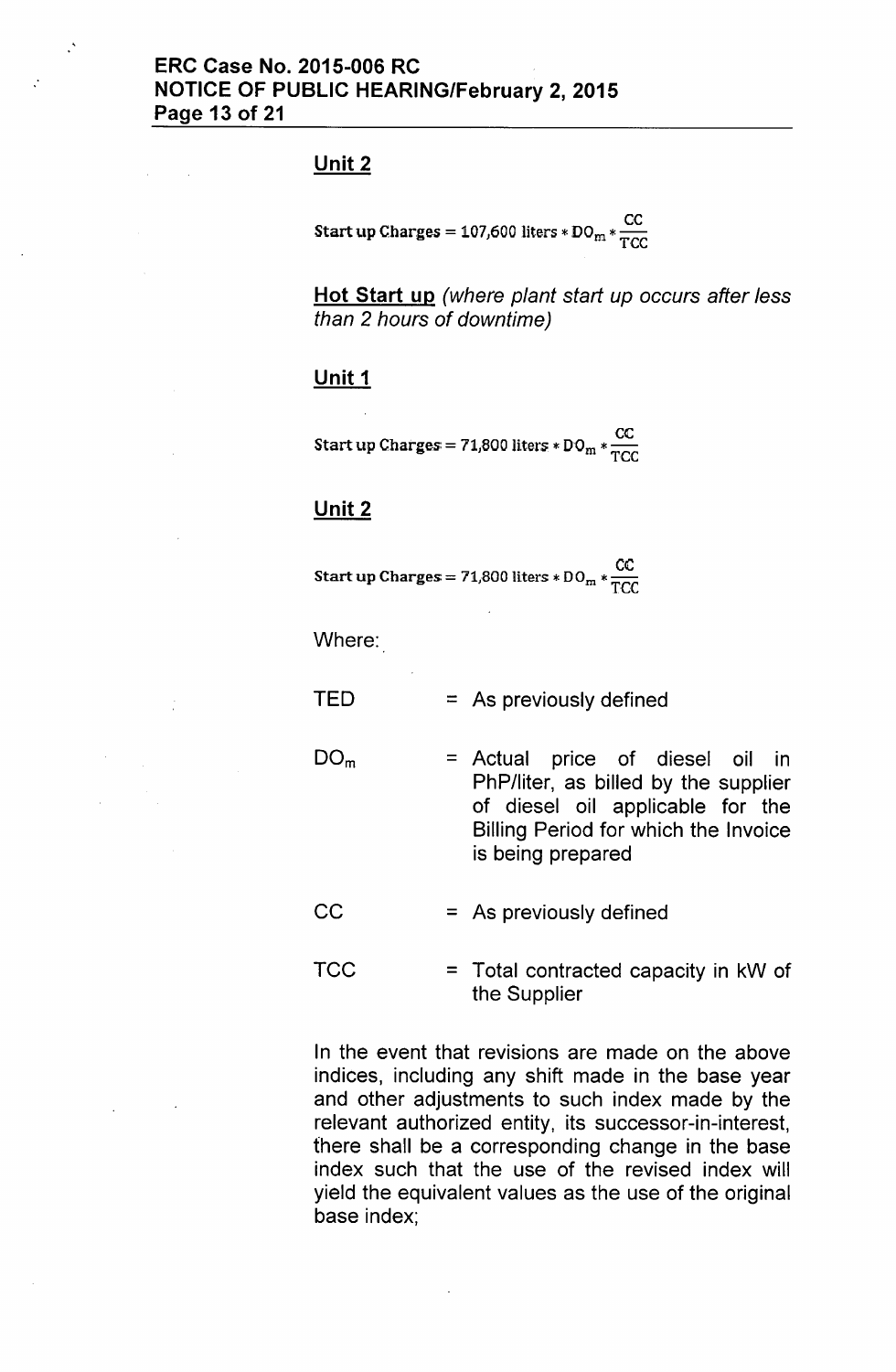.'

In the event that the index: a) becomes unavailable, b) is replaced by a new benchmark rate as determined by the relevant authorized entity, its successor in interest, or c) ceases to exist, or d) in the reasonable determination of either Party, fails to reflect the real costs and forms an integral part of this price mechanism, the Parties shall agree to adopt a new price index;

# f. Taxes and Other Charges

In addition to VAT, these include all existing and future taxes, fees and imposts (and any increase or adjustments thereon), real property taxes, local business taxes, transmission charges and other charges imposed on the Power Plant, including the charges indicated in item 5 (a) of Schedule 3.1(b) of the Agreement, in Philippine Pesos;

These also include the Interconnection Capital Recovery Fee (ICRF) which shall be paid in accordance with Schedule 3.1(b) (General Conditions), item 5a. For purposes of the Monthly Interconnection Recovery Fee  $(ICRF_{month})$  for the current Billing Period, the Customer shall pay in accordance with the following formula:

$$
ICRF_{month} = ICRF\left[ (0.61) + (0.39 * \frac{FX_{icrf}}{FX_o}) \right] * CC * Adj
$$

Where:

- $CC = As previously defined$
- ICRF = Interconnection Recovery Fee in PhP/kW-month, as indicated in Table 1 of Schedule 7.1, subject to further adjustments based on the actual connection configuration and costs of the Interconnection Facilities. The Parties shall execute a supplemental agreement to reflect the adjusted IGRF (the Supplemental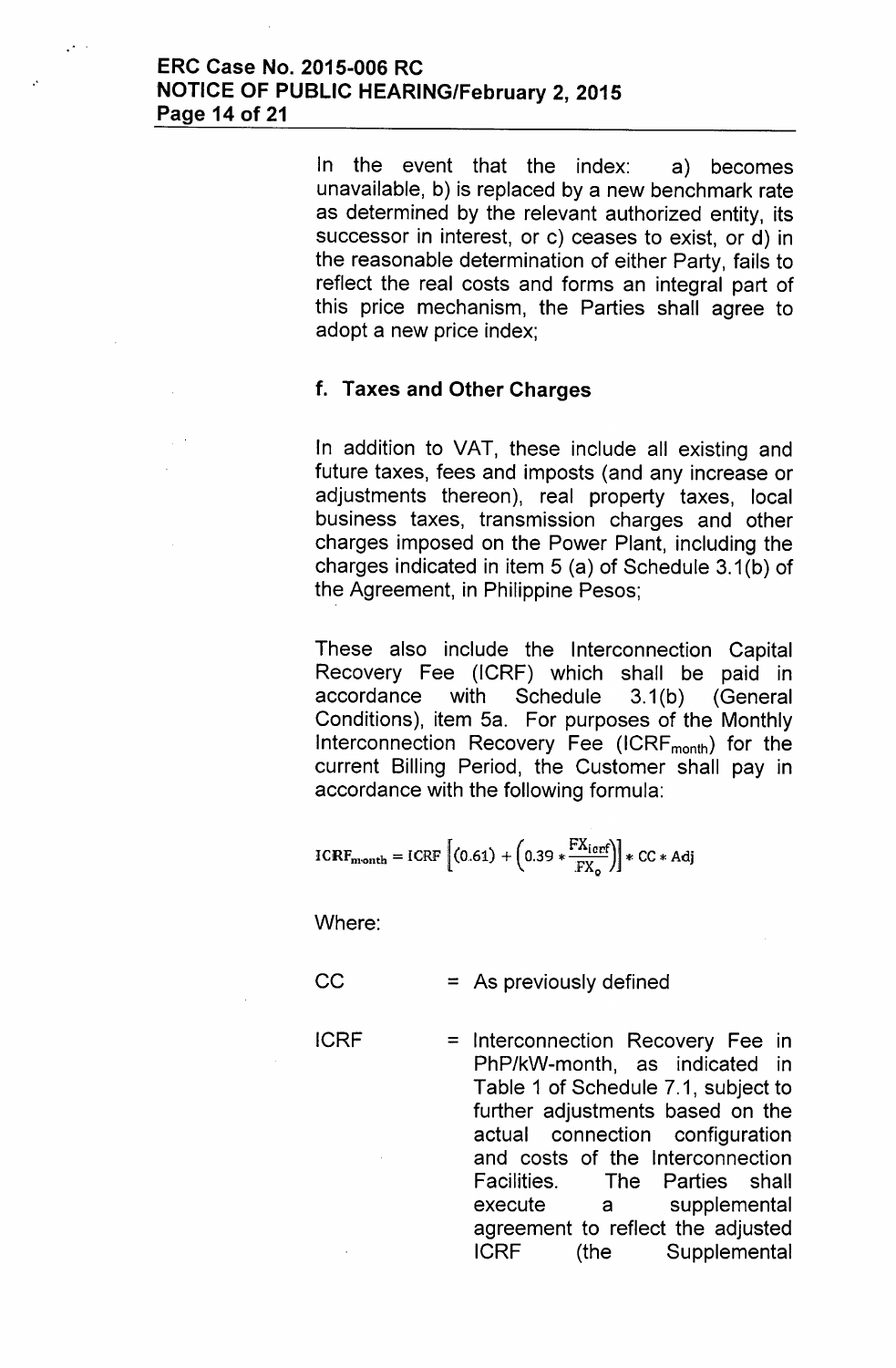## ERC Case No. 2015-006 RC NOTICE OF PUBLIC HEARING/February 2, 2015 Page 15 of 21

.'

Agreement). Within thirty (30) days from execution of the Supplemental Agreement, the Parties shall file the corresponding application for approval thereof by the Commission

# $FX_0$  = As previously defined

 $FX<sub>icrf</sub>$  = Weighted average PhP/USD exchange rate computed based on the actual cost of securing USD for each payment of dollardenominated sums due under the relevant EPC Contract

 $\mathsf{Adj}$  = As previously defined

### B. Before Commercial Operation Date

# Monthly Electricity Fees = Commissioning Charges + Other Taxes and Charges

All computations on payments to Supplier shall not be rounded off, except for the final PhP amount, which shall be rounded off to the nearest Philippine centavo. The Monthly Electricity Fees shall be subject to the applicable VAT;

### a. Commissioning Charges

The Customer shall pay the Supplier the Commissioning Charges subject to the applicable VAT for electricity supplied during the period of testing and commissioning of the Power Plant in accordance with the following formula:

Commissioning Charges =  $VOM_{month} + Fuel_{month}$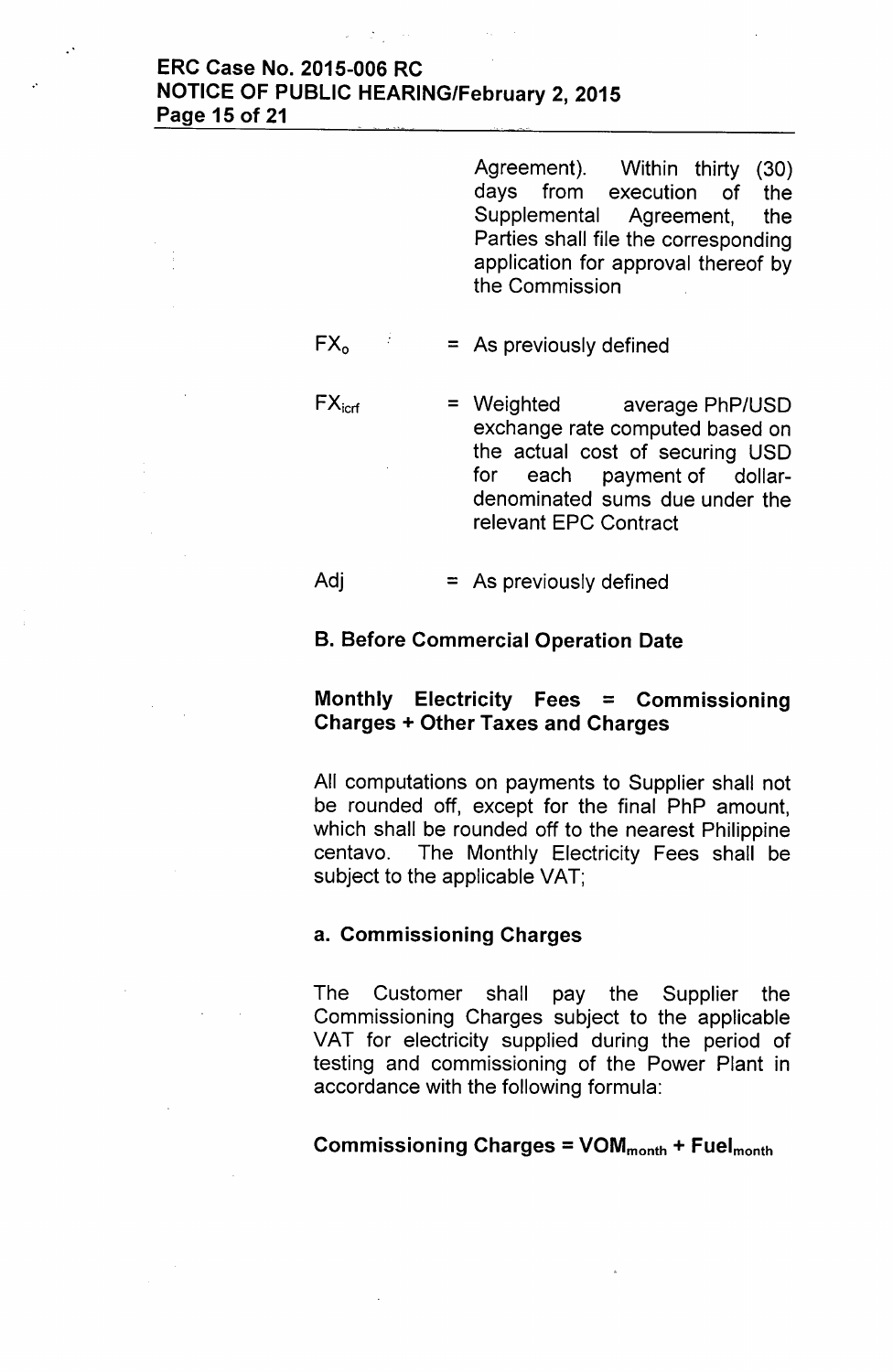### Where:

"

| $\mathsf{VOM}_\mathsf{month}$ . | = Computed in accordance with item<br>A.III of this Schedule  |
|---------------------------------|---------------------------------------------------------------|
| $\mathsf{Fuel}_\mathsf{month}$  | $=$ Computed in accordance with item<br>A.IV of this Schedule |

# b. Taxes and Other Charges

Taxes and Other Charges = As previously defined

The agreed amounts relevant to the computation of Contract Price are as follows:

| <b>Details</b>                 | <b>Unit</b>  | <b>Amount</b> |
|--------------------------------|--------------|---------------|
| <b>CC</b>                      | kW           | 150,00        |
| Minimum Load Requirement (40%) | kW           | 60,000        |
| <b>CRF</b>                     | Php/kW-month | 1,514         |
| <b>ICRF</b>                    | PhP/kW-month | 120           |
| <b>FOM</b>                     | PhP/kW-month | 229           |
| <b>VOM</b>                     | PhP/kWh      | 0.2977        |
| FX <sub>o</sub>                | PhP/USD      | 47.00         |
| USCPI <sub>o</sub>             |              | 233.049       |
| RPCPI <sub>0</sub>             |              | 136.80        |

9.7. Termination Fee. In the event that the PSA is terminated by TVI on the grounds of: a) failure of VECO to pay the Electricity Fees or any other amounts payable under the PSA; b) failure by VECO to replenish its Security Deposit in full; c) breach by VECO of any of the provisions of the PSA and its failure to cure the breach within a period of thirty (30) days from receipt of the notice of the breach; and d) termination by TVI of the PSA upon the occurrence of any events of default under Article 17.2 of the PSA, VECO shall be liable to pay a termination fee computed using the following formula:

$$
TF = \sum_{r=1}^{RCP} \left[ \frac{\left\{ (RF * \left[ (0.475) + (0.525 * \frac{FX_{\text{crf}}}{FX_0}) \right] \right\} + \left\{ ICRF * \left[ (0.61) + (0.39 * \frac{FX_{\text{crf}}}{FX_0}) \right] \right\} \right) * CC}{\left( 1 + \frac{8.75\%}{12} \right)^r} \right]
$$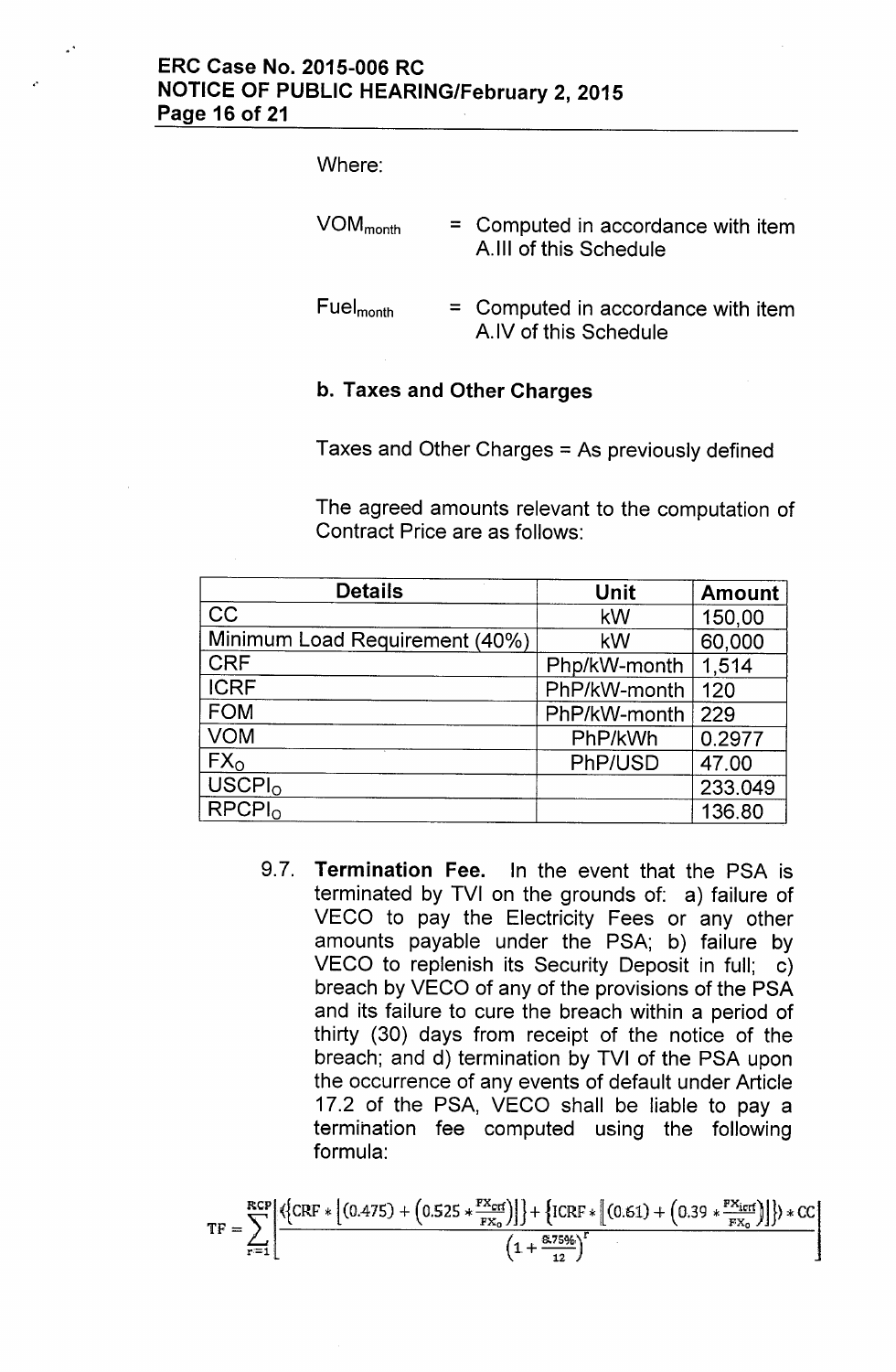#### ERC Case No. 2015-006 RC NOTICE OF PUBLIC HEARING/February 2, 2015 Page 17 of 21

 $\mathcal{A} = \{ \mathbf{v}_1, \mathbf{v}_2, \mathbf{v}_3, \mathbf{v}_4 \}$ 

.'

 $\mathcal{L}$ 

 $\frac{1}{4}$ 

 $\mathcal{A} \in \mathcal{A}$  .  $\sim$   $\sim$ 

| Where:          |                                                                                                                                                                                                                                                                                                                      |
|-----------------|----------------------------------------------------------------------------------------------------------------------------------------------------------------------------------------------------------------------------------------------------------------------------------------------------------------------|
| Adj             | $=$ As previously defined                                                                                                                                                                                                                                                                                            |
| CC              | = Contract Capacity in kW, as<br>indicated in Table 1 of Schedule<br>7.1 of the PSA                                                                                                                                                                                                                                  |
| CRF             | = Capital Recovery Fee in PhP/kW-<br>month, as indicated in Table 1 of<br>Schedule 7.1 of the PSA                                                                                                                                                                                                                    |
| <b>ICRF</b>     | = Interconnection Capital Recovery<br>Fee in PhP/kW-month,<br>as<br>indicated in Table 1 of Schedule<br>7.1, if Customer is liable to pay<br>ICRF <sub>month</sub> in accordance with<br>Schedule 3.1(b) (General<br>Conditions), item 5a, during the<br>affected<br>termination period;<br>otherwise, PhP0/kW-month |
| RCP             | = Number of Billing Periods in the<br>remaining Contract Period                                                                                                                                                                                                                                                      |
| $FX_{o}$        | = Base PhP/USD exchange rate, as<br>indicated in Table 1 of Schedule<br>7.1 of the PSA                                                                                                                                                                                                                               |
| $FX_{\rm{ref}}$ | = Weighted average Php/USD<br>exchange rate computed based on<br>the actual cost of securing USD<br>each payment of dollar-<br>for<br>denominated sums due under the<br>relevant EPC Contract                                                                                                                        |
|                 |                                                                                                                                                                                                                                                                                                                      |

 $FX<sub>icrf</sub>$  = Weighted average Php/USD exchange rate computed based on the actual cost of securing USD for each payment of dollar-

 $\mathcal{L}^{\mathcal{L}}$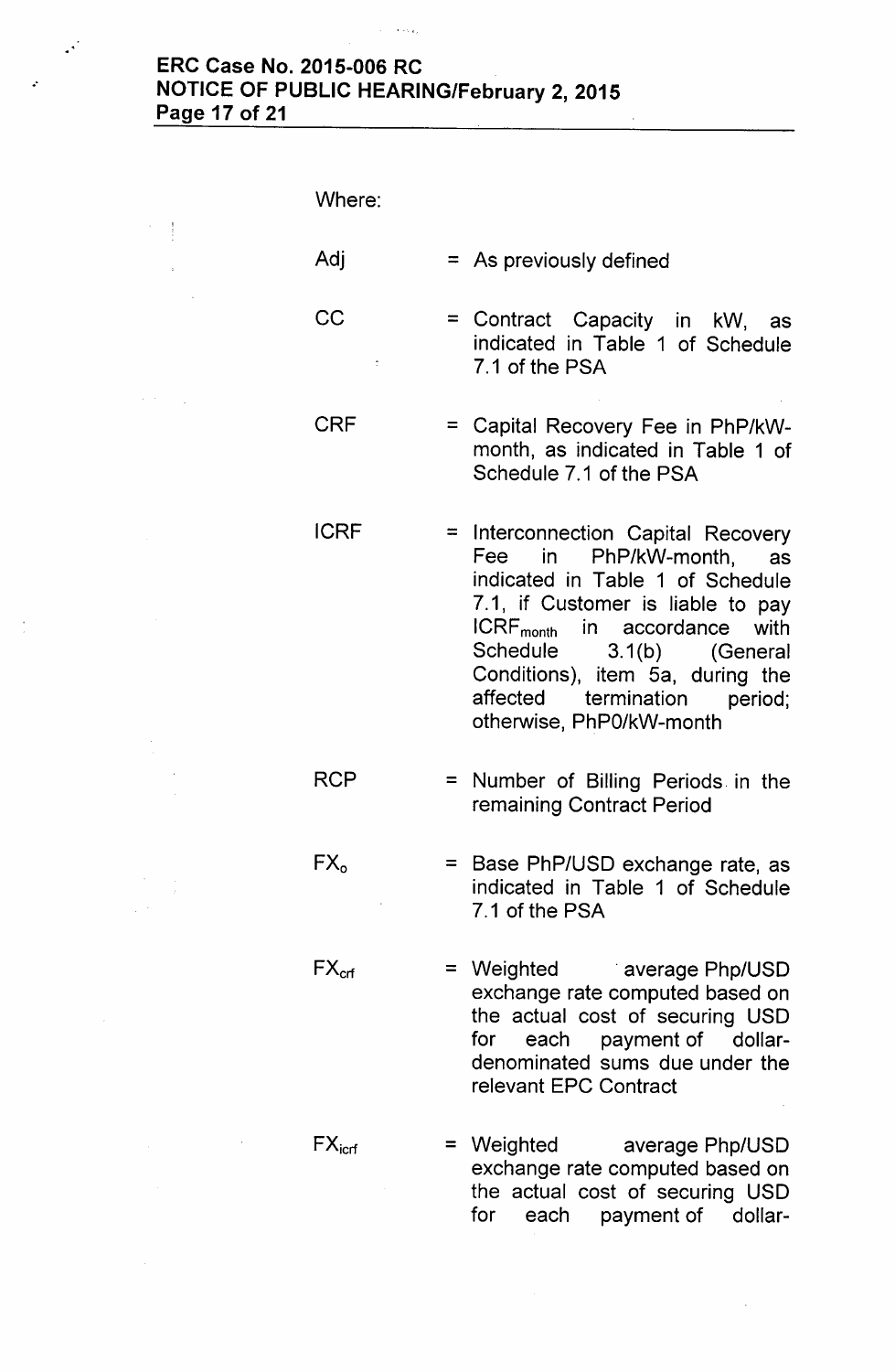$\mathbf{a}^{\mathcal{A}}$ 

 $\bar{z}$ 

denominated sums due under the relevant EPC Contract

10. Rate Implication. An analysis was conducted to determine the impact of the implementation of the PSA on VECO's generation costs, a copy of which is attached to the application. The following table shows the expected rate impact in the event that VECO procures from TVI when the Power Plant commences commercial operation in 2018 vis-a-vis VECO procuring from other sources without TVI:

|                 | <b>Generation Charge</b>        |        |        |
|-----------------|---------------------------------|--------|--------|
|                 | Without TVI   With TVI   Impact |        |        |
| Total (Php/kWh) | 6.1333                          | 5.4990 | (0.63) |

\* Based on average kWh generation purchases of VECO from April to July 2014

11. In support of the instant application, the following documents are attached as annexes thereof:

| <b>Annex</b>            | <b>Document</b>                                   |
|-------------------------|---------------------------------------------------|
| A                       | <b>PSA</b>                                        |
| B                       | Securities and Exchange Commission (SEC)          |
|                         | Certificate of Registration of TVI                |
| $\mathsf C$             | Articles of Incorporation of TVI                  |
| $\overline{\mathsf{D}}$ | General Information Sheet (GIS) of TVI            |
| E                       | Board of Investments (BOI) Certificate of         |
|                         | Registration                                      |
| F                       | Relevant Technical and Economic                   |
|                         | Characteristics of the Plant (Indicative)         |
| G                       | <b>Proposed Fuel Procurement Process</b>          |
| $\overline{\mathsf{H}}$ | Latest Audited Financial Statements (AFS) of      |
|                         | TVI                                               |
| I                       | <b>Environmental Compliance Certificate (ECC)</b> |
| J                       | <b>Sources of Funds/Financial Plans</b>           |
| K                       | <b>Purchased Power Rate</b>                       |
| L                       | Transmission Service Agreement (TSA)              |
|                         | between VECO and the National Transmission        |
|                         | Corporation (TRANSCO)                             |
| M                       | VECO's Distribution Development Plan (DDP)        |
| N                       | Affidavit of Mr. Dennis Verallo on VECO's         |
|                         | <b>Procurement Process</b>                        |
| O                       | Rate Impact Analysis                              |
| P                       | <b>Executive Summary of the PSA</b>               |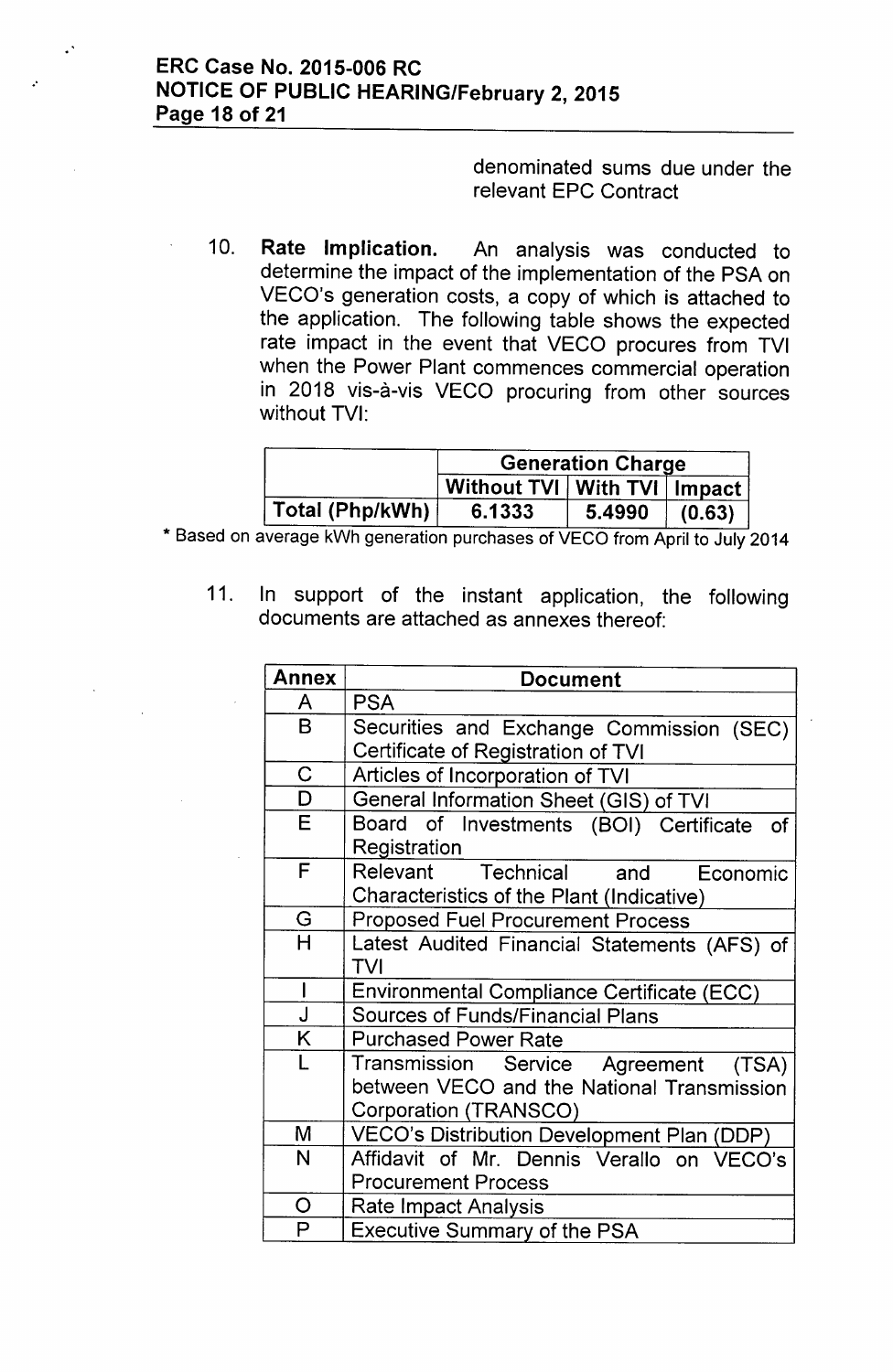# ERC Case No. 2015-006 RC NOTICE OF PUBLIC HEARING/February 2, 2015 Page 19 of 21

"

12. Pursuant to ERC Resolution No. 16, Series of 2014, TVI shall file the necessary application for a Certificate of Compliance (COC) no later than three (3) months prior to the target date of testing and commissioning of the Plant;

### Motion for Confidential Treatment of Information

- 13. Under Rule 4 of the ERC Rules, the Commission may, upon request of a party and determination of the existence of conditions which would warrant such remedy, treat certain information submitted to it as confidential. Pursuant thereto, it is requested that the proposed Fuel Procurement Process (Annex "G"), Sources of Funds/Financial Plans (Annex "J") and Computation of the Purchased Power Rate (Annex "K") be treated as confidential and, accordingly, not be disclosed to persons other than officers and staff of the Commission, as may be necessary in the evaluation of the application;
- 14. These documents contain certain non-public, proprietary information, data and calculations involving business operations and financial trade secrets reflecting TVI's investment and business calculations. These are not generally available to, or already in the possession of the Commission. These documents bear the mark "Confidential" in each and every page and are placed in a sealed envelope, marked "Confidential"; and

### **Prayer**

- 15. Thus, they pray that:
	- 15.1. The PSA dated November 6, 2014, including the rates and charges set out in paragraphs 10.2 and 10.6 of the application (herein 9.2 and 9.6), be approved with finality; and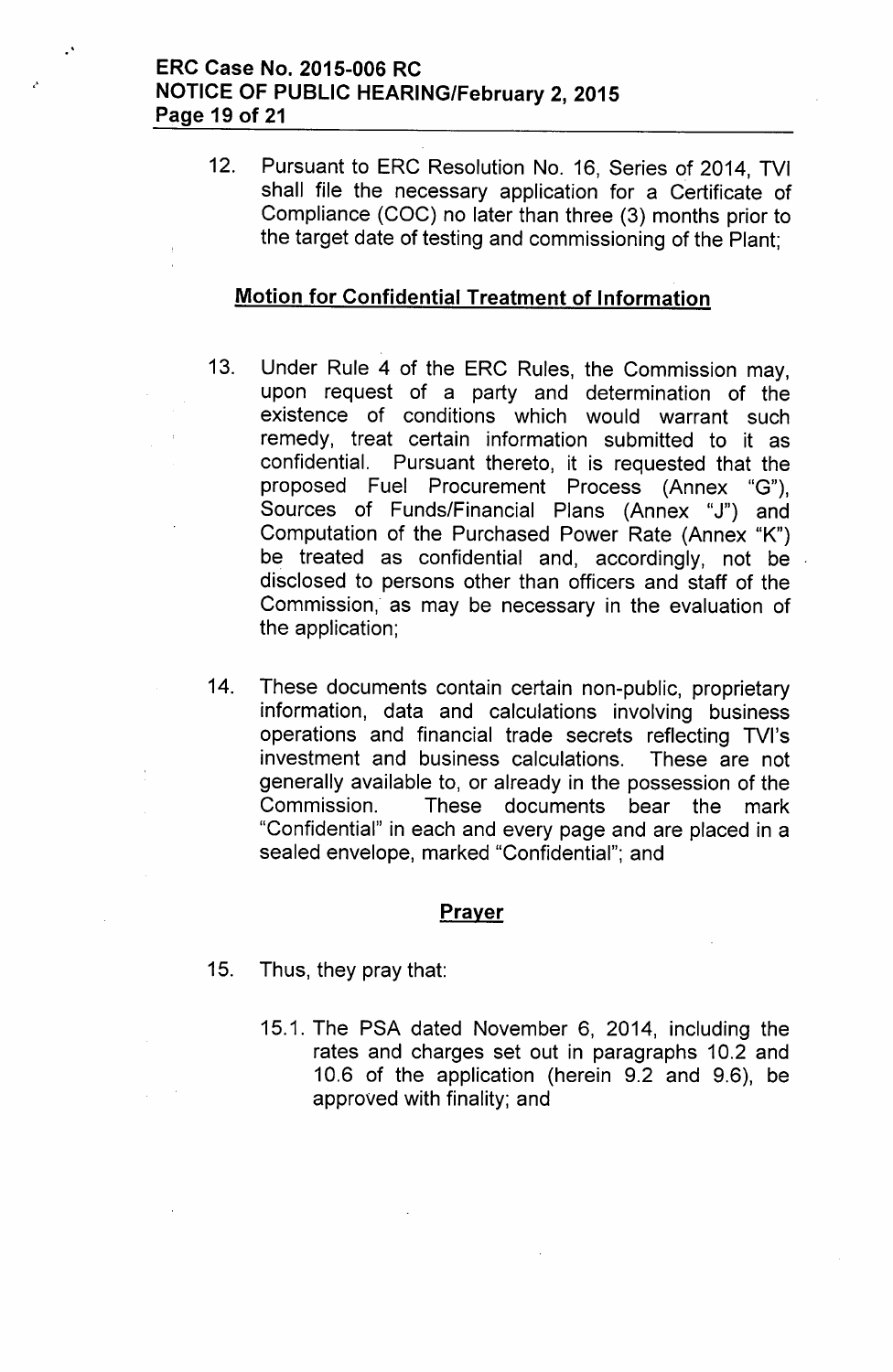15.2. An Order be issued: a) treating Annexes "G", "J," and "K" and the information contained therein as confidential; b) directing their non-disclosure to persons other than the officers and staff of the Commission, pursuant to Rule 4 of the ERC Rules; and c) prescribing the guidelines for the protection thereof.

The Commission has set the application for jurisdictional hearing, expository presentation, pre-trial conference and evidentiary hearing on March 17, 2015 (Tuesday) at ten o'clock in the morning (10:00 A.M.) at ERC Visayas Field Office, St. Mary's Drive, Banilad, Cebu City.

All persons who have an interest in the subject matter of the proceeding may become a party by filing, at least five (5) days prior to the initial hearing and subject to the requirements in the ERC's Rules of Practice and Procedure, a verified petition with the Commission giving the docket number and title of the proceeding and stating: (1) the petitioner's name and address; (2) the nature of petitioner's interest in the subject matter of the proceeding, and the way and manner in which such interest is affected by the issues involved in the proceeding; and (3) a statement of the relief desired.

All other persons who may want their views known to the Commission with respect to the subject matter of the proceeding may file their opposition to the application or comment thereon at any stage of the proceeding before the applicants conclude the presentation of their evidence. No particular form of opposition or comment is required, but the document, letter or writing should contain the name and address of such person and a concise statement of the opposition or comment and the grounds relied upon.

All such persons who may wish to have a copy of the application may request the applicants, prior to the date of the initial hearing, that they be furnished with a copy of the application. The applicants are hereby directed to furnish all those making such request with copies of the application and its attachments, subject to reimbursement of reasonable photocopying costs. Likewise, any such person may examine the application and other pertinent records filed with the Commission during the usual office hours.